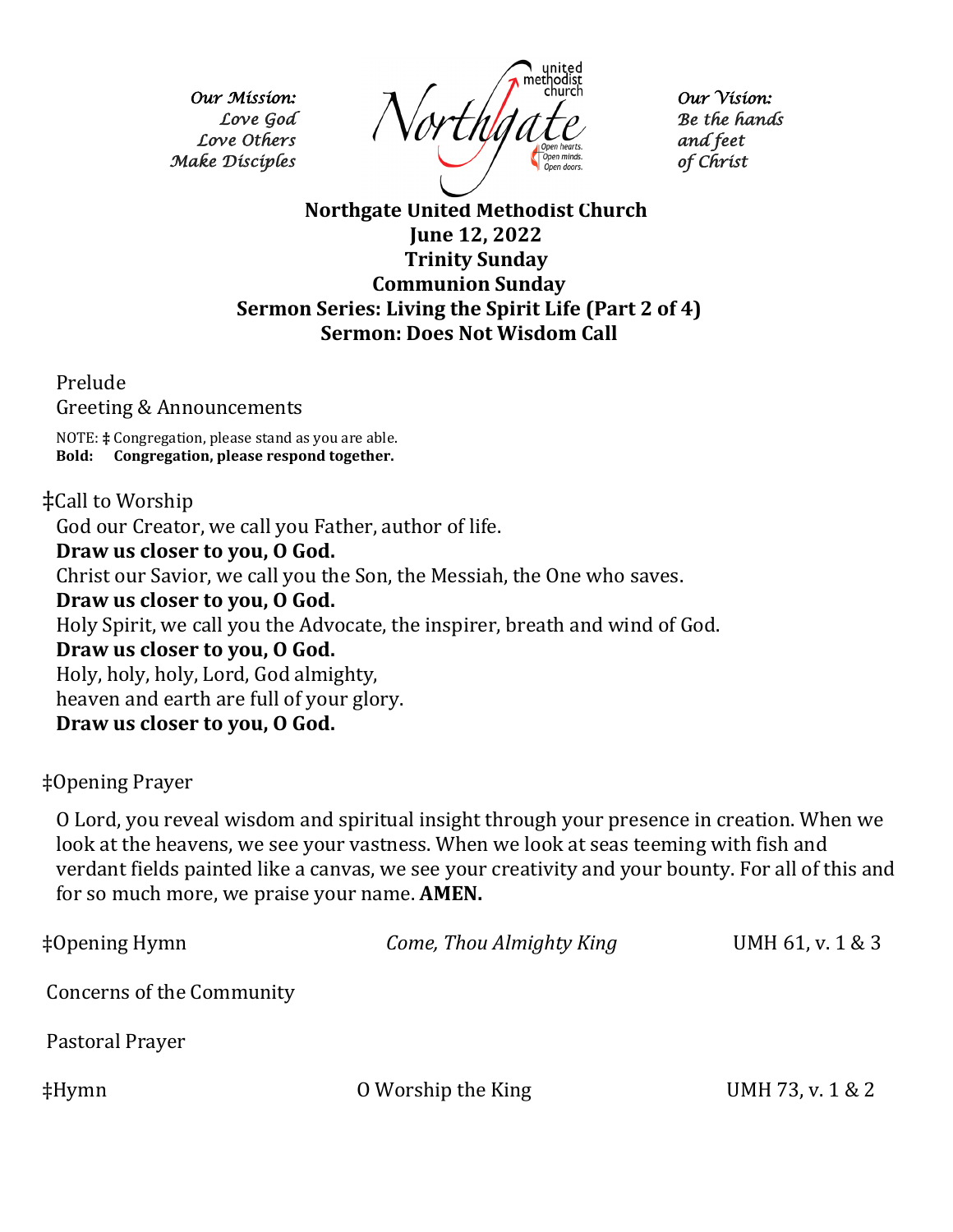*Where the Spirit of the Lord is, there is the one true church, apostolic and universal, whose holy faith let us now declare:*

**We believe in God the Father, infinite in wisdom, power, and love, whose mercy is over all his works, and whose will is ever directed to his children's good. We believe in Jesus Christ, Son of God and Son of man, the gift of the Father's unfailing grace, the ground of our hope, and the promise of our deliverance from sin and death. We believe in the Holy Spirit as the divine presence in our lives, whereby we are kept in perpetual remembrance of the truth of Christ, and find strength and help in time of need. We believe that this faith should manifest itself in the service of love as set forth in the example of our blessed Lord, to the end that the kingdom of God may come upon the earth. AMEN.** 

| Young Disciples' Time |                     | Jay Marsh |
|-----------------------|---------------------|-----------|
| Anthem                | Shine, Jesus, Shine | Choir     |
|                       |                     |           |

‡Scripture John 16:12-15

"I still have many things to say to you, but you cannot bear them now. When the Spirit of truth comes, he will guide you into all the truth, for he will not speak on his own but will speak whatever he hears, and he will declare to you the things that are to come. He will glorify me because he will take what is mine and declare it to you. All that the Father has is mine. For this reason I said that he will take what is mine and declare it to you.

> This is the Word of God for the people of God. **Thanks be to God.**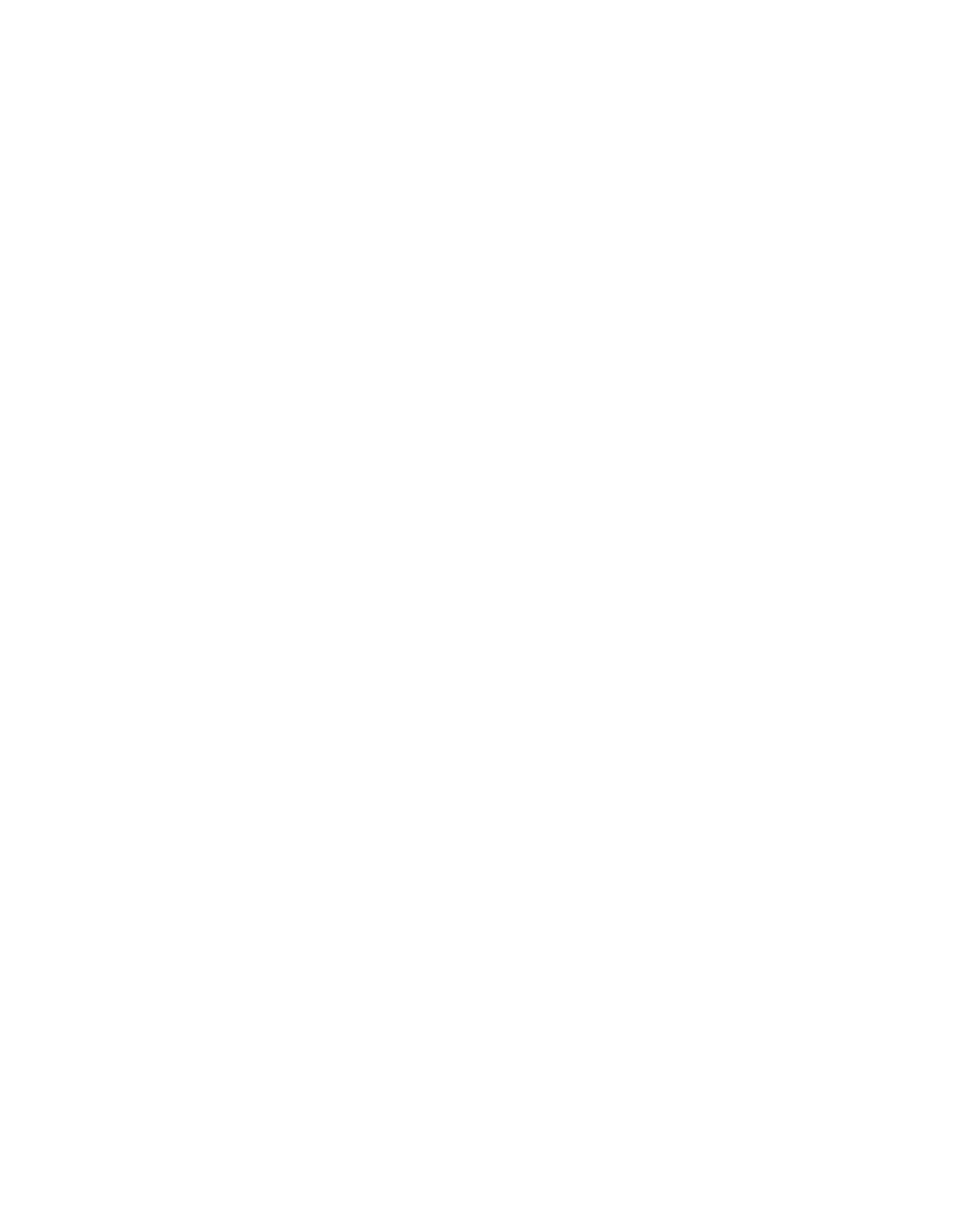| Sermon                               | "Does Not Wisdom Call"               | Pastor Jennifer   |
|--------------------------------------|--------------------------------------|-------------------|
| <b>Holy Communion</b>                | Table I                              | <b>UMH 7-11</b>   |
| Invitation to Christian Discipleship |                                      |                   |
| $\pm$ Closing Hymn                   | Spirit of God, Descend upon My Heart | UMH 500, v. 1 & 5 |
| $\ddagger$ Benediction               |                                      |                   |
| <b>‡</b> Choral Response             | Go Now in Peace (2X)                 |                   |

## **Go now in peace, go now in peace, may the love of God surround you everywhere, everywhere you may go.**

**‡** Postlude

| <b>Today's Worship Leaders</b>    |
|-----------------------------------|
| Pastor Rev. Jennifer Kilpatrick   |
|                                   |
|                                   |
|                                   |
| A/V Team Cary Marsalis, Jay Marsh |

Northgat thodist<br>church

*Traditional Worship Service in-person or online at 10:45 a.m.* 

3700 W. Northgate Drive Irving, TX 75062 972-252-8519 *[www.northgateumc.org](about:blank)*